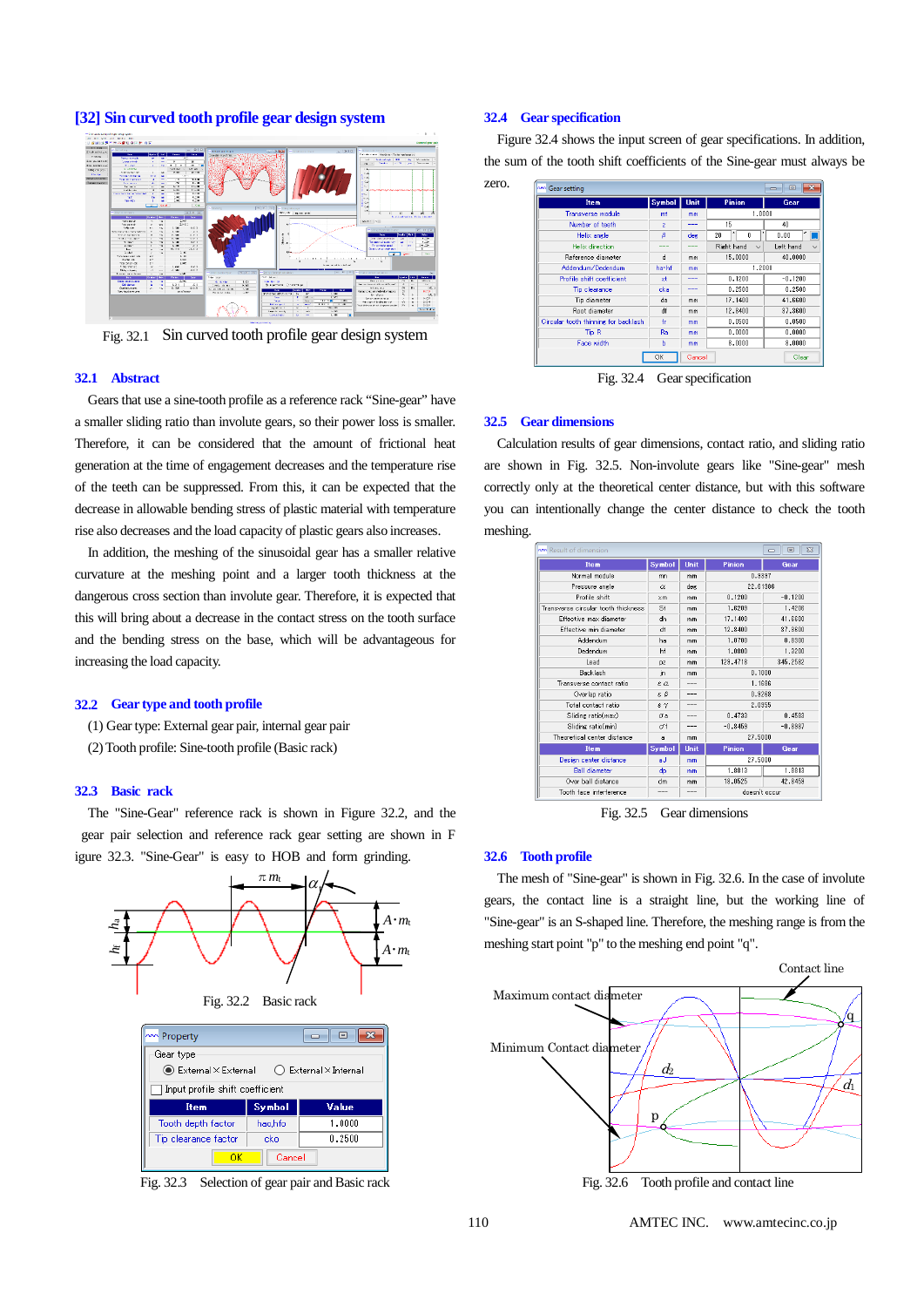In the case of involute gears, the meshing ratio increases as the number of teeth on the other gear increases, but the meshing ratio of "Sine-gear" does not increase significantly. A contact line (not straight line) can be seen at the center of the tooth surface in the tooth profile rendering in Figure 32.7. The tooth thickness of this gear can be measured with the over ball size as shown in Fig. 32.8.







Fig. 32.8 Over-ball measurement (example of pinion)

### **32.7 Sliding ratio**

Fig. 32.9 shows the sliding ratio of "Sine-gear", and Fig. 32.10 shows the sliding ratio of the involute gear superimposed on the sliding ratio of "Sine-gear". However, the specifications of involute gear are the same as "Sine-gear".

The graph in Fig. 32.10 shows that the sliding area of "Sine-gear (pinion)" is 1 / 3.5 smaller than that of involute, and that of "Sine-gear (gear)" is 1 / 1.90.



"Sine-gear" Fig. 32.10 gear and "Sine-gear"



| Table 32.1 |  |  | Maximum sliding ratio and sliding area |
|------------|--|--|----------------------------------------|
|------------|--|--|----------------------------------------|

|                     | Maximum sliding ratio | Sliding area $\text{(mm}^2)$ |
|---------------------|-----------------------|------------------------------|
| Sine-gear $(P)$     | -0.791                | 10.3                         |
| Sine-gear $(G)$     | 0.438                 | 11.3                         |
| involute gear $(P)$ | $-2.89$               | 21.2                         |
| involute gear $(G)$ | 0.743                 | 17 9                         |

### **32.8 Change in contact ratio**

When changing the number of gear teeth to 18, 25, 30, 50, 100 by fixing the number of teeth of the pinion to 18 with the involute gear and "Sine-gear" both set to  $m_n=1$ ,  $\beta=0^\circ$  As a result, involute gears have an increase in contact ratio as the number of gear teeth increases, but "Sine-gear" hardly changes.



Table 32.2 Combination of teeth numbers and contact ratio

| Z1 | Z <sub>2</sub> | a      | $\mathcal{E}_{\alpha(\text{Involute})}$ | $\mathcal{E}_{\alpha(\text{Sine})}$ |
|----|----------------|--------|-----------------------------------------|-------------------------------------|
| 18 | 18             | 18.000 | 1.5298                                  | 1.2422                              |
| 18 | 25             | 21.500 | 1.5707                                  | 1.2473                              |
| 18 | 30             | 24.000 | 1.5916                                  | 1.2487                              |
| 18 | 50             | 34.000 | 1.6422                                  | 1.2498                              |
| 18 | 100            | 59.000 | 1.6911                                  | 1.2498                              |

#### **32.9 Transmission error**

The transmission error analysis setup is shown in Fig. 32.12 and the transmission error analysis and the analysis result of wow and flutter are shown in Fig. 32.13 and Fig. 32.14.



Fig. 32.12 Transmission error setting



## **32.10 Gear strength calculation**

Set the torque and material in Figure 32.15 to calculate the bending strength and pitting strength of the gear.